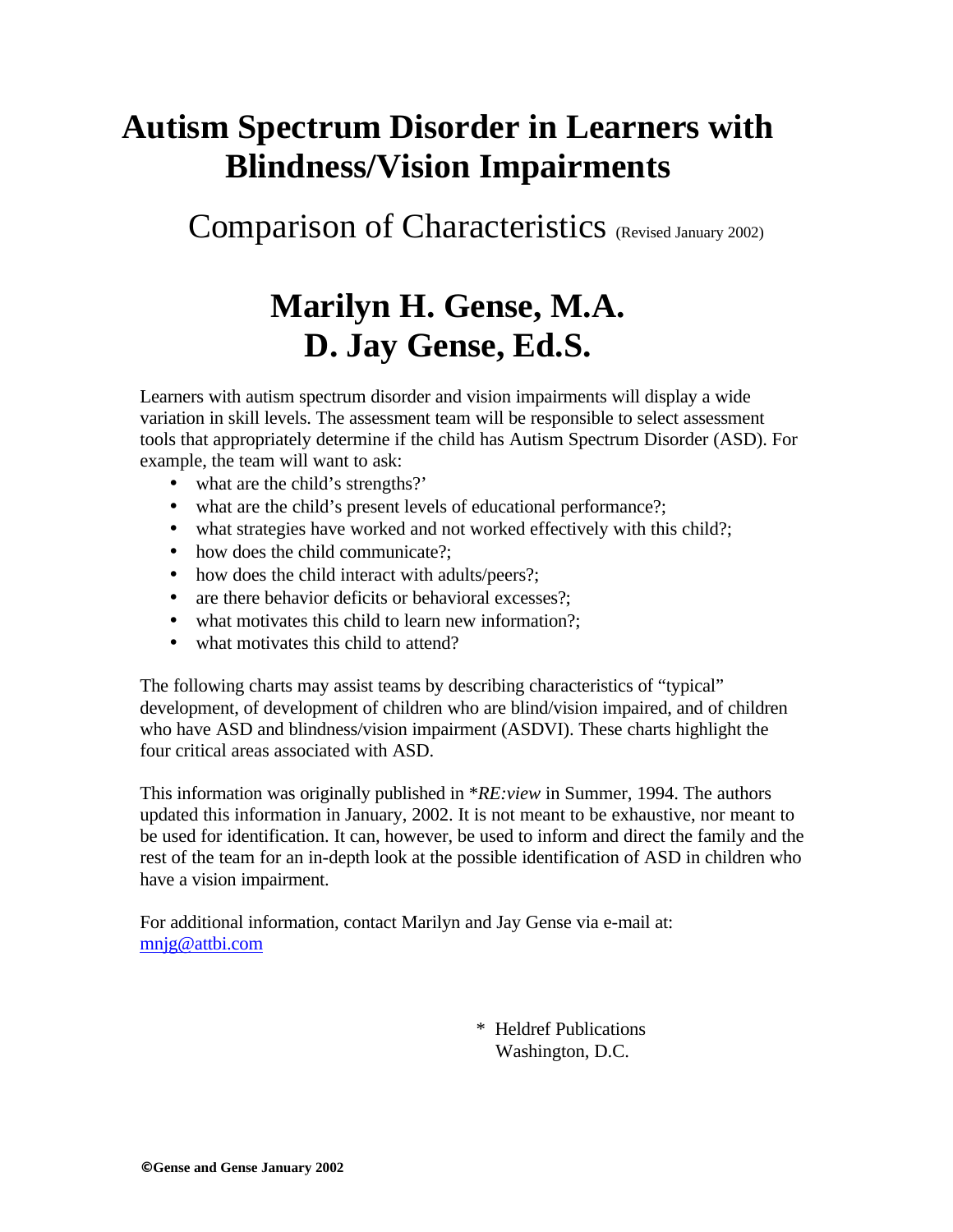# **Impairments in Communication**

| <b>Typical Development</b>                                                          | <b>Blind/Vision Impaired</b>                                                              | <b>ASDVI</b>                                                                                                                        |
|-------------------------------------------------------------------------------------|-------------------------------------------------------------------------------------------|-------------------------------------------------------------------------------------------------------------------------------------|
| Make cooing and gurgling                                                            | Process of acquiring speech and language                                                  | Language develops slowly or not at all                                                                                              |
| sounds (3-6 months)                                                                 | appears to be same for children with VI as<br>it is with typical children, but the slower | Development is frequently "splintered";                                                                                             |
| Copy speech sounds (6-12<br>months)                                                 | physical development, more restricted<br>range of experiences, and lack of visual         | language development may or may not<br>be consistent with typical                                                                   |
|                                                                                     | stimulation may cause the child to be<br>slower in language development (Scholl,          | developmental norms or sequences                                                                                                    |
|                                                                                     | 1986)                                                                                     | May show no interest in communicating                                                                                               |
| Much jargon with                                                                    | Echolalic-short duration                                                                  | Exhibit concrete understanding and use                                                                                              |
| emotional content;                                                                  | If experiences are limited, language may                                                  | of language; experience difficulty with<br>generalizations                                                                          |
| Able to follow simple<br>commands (18 months)                                       | be delayed but is not distorted                                                           | Echolalic; difficulty breaking this                                                                                                 |
| Vocabulary of 150-300                                                               |                                                                                           | pattern is common. The echolalia often<br>leads to patterns of verbal perseveration                                                 |
| words (24 months)                                                                   |                                                                                           | with idiosyncratic meanings                                                                                                         |
|                                                                                     | Responds appropriately to language<br>requests; enjoys communication "give and<br>take"   | Experience difficulties initiating and<br>engaging in meaningful conversations.<br>The range of "topics of interest" are<br>narrow. |
|                                                                                     |                                                                                           | Have difficulty maintaining a topic<br>chosen by others; exhibit limited or no<br>conversational reciprocity                        |
| Understands most simple<br>questions dealing with own<br>environment and activities | Vocabulary is built through concrete<br>experiences                                       | Exhibits use of words without attaching<br>the usual meanings                                                                       |
| $(36$ months)                                                                       | Can experience difficulty with abstract<br>language because of limited concrete           | Use non-conventional or non-<br>traditional behaviors as a form of                                                                  |
| Relates experiences so that<br>they can be followed with                            | experiences                                                                               | communication (gestures, pulling)                                                                                                   |
| reason                                                                              | May have pronoun reversals, but are brief<br>in duration.                                 | Long-term difficulties is using pronouns<br>appropriately                                                                           |
| May briefly exhibit                                                                 |                                                                                           |                                                                                                                                     |
| pronoun reversals                                                                   | Concept difficulties are common because<br>of lack of visual model; once understood,      |                                                                                                                                     |
| Takes part in simple<br>conversations (2-3 years)                                   | concepts can be generalized                                                               |                                                                                                                                     |
|                                                                                     | Language development usually follows<br>developmental norms                               |                                                                                                                                     |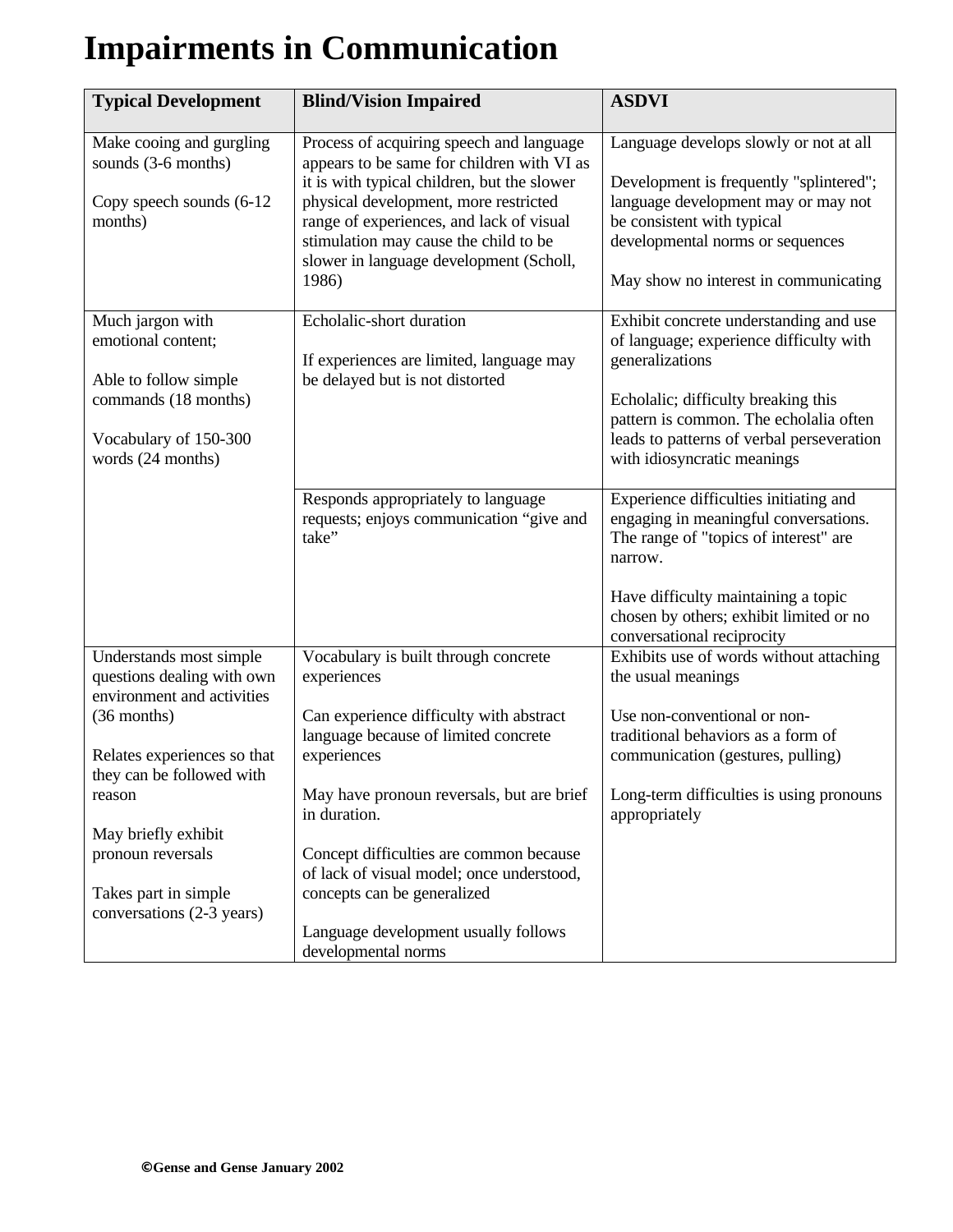| <b>Typical Development</b> | <b>Blind/Vision Impaired</b> | <b>ASDVI</b>                                                                                                                                                                                                             |
|----------------------------|------------------------------|--------------------------------------------------------------------------------------------------------------------------------------------------------------------------------------------------------------------------|
|                            |                              | Apparent lack of common sense may be<br>overly active or very passive                                                                                                                                                    |
|                            |                              | Experience difficulties with abstract<br>concepts, often focus on "irrelevant"<br>information; have literal translation of<br>language; literal/concrete understanding<br>of concepts makes generalizations<br>difficult |
|                            |                              | If verbal, may converse but focus on<br>topic of perseverative interest                                                                                                                                                  |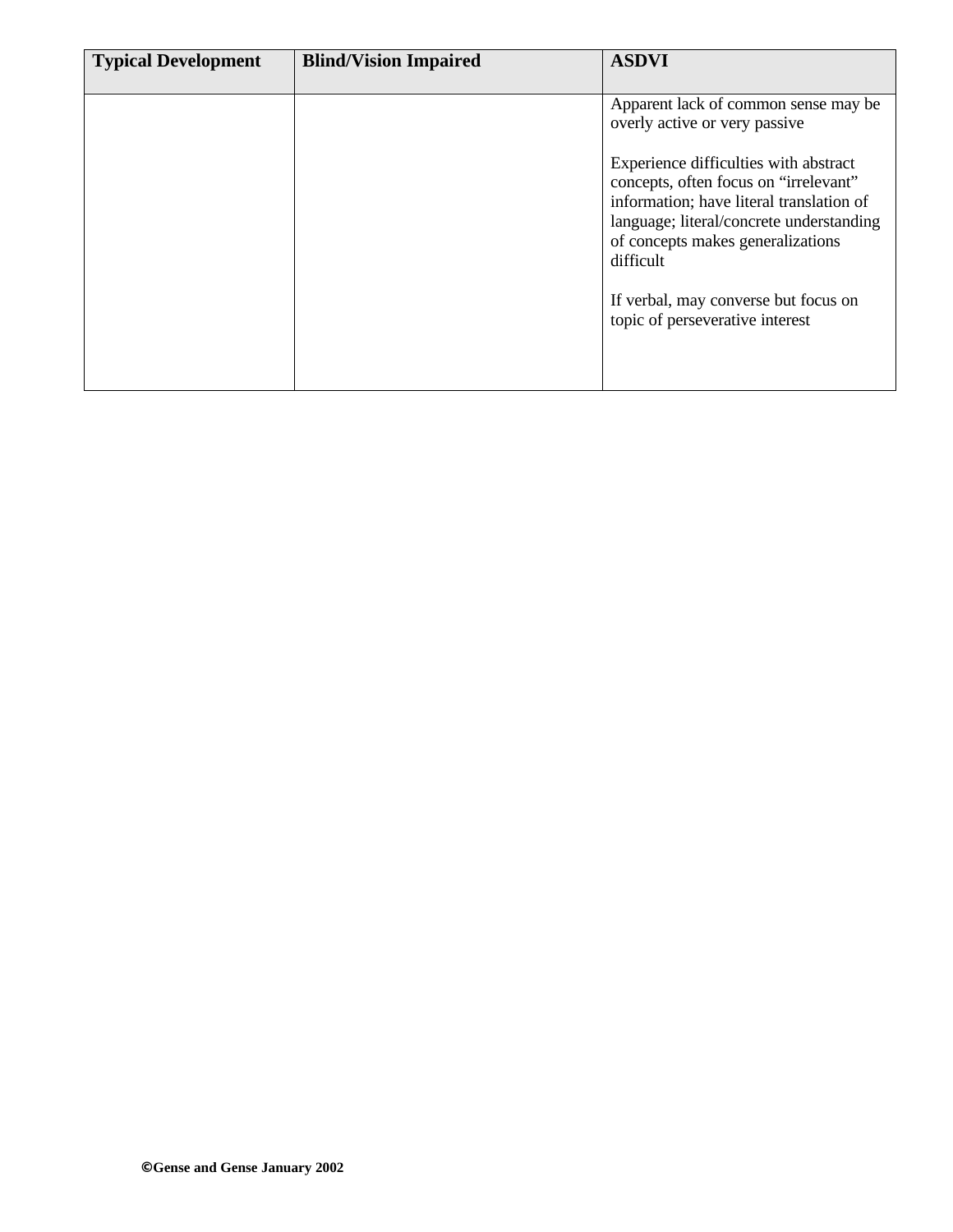# **Impairments in Social Interactions**

| <b>Typical Development</b>                                                                               | <b>Blind/Vision Impaired</b>                                                                                                                                                                                                                                                                                                                                      | <b>ASDVI</b>                                                                                                                                                                                                                      |
|----------------------------------------------------------------------------------------------------------|-------------------------------------------------------------------------------------------------------------------------------------------------------------------------------------------------------------------------------------------------------------------------------------------------------------------------------------------------------------------|-----------------------------------------------------------------------------------------------------------------------------------------------------------------------------------------------------------------------------------|
| Responds to name (6-9)<br>months)                                                                        | Need to learn a world exists beyond<br>reach; may exhibit social interest through<br>changing or shifting posture (leaning,<br>turning)                                                                                                                                                                                                                           | Appears not to hear, does not orient<br>toward sound                                                                                                                                                                              |
| Takes turns while playing<br>with adult (e.g. actions,<br>sounds, facial expressions)<br>$(6-12$ months) | Engages in social give and take; seeks to<br>share information/experiences with others                                                                                                                                                                                                                                                                            | Limited social interests, if any<br>Limited understanding of social give<br>and take                                                                                                                                              |
| Makes simple choices<br>among toys<br>Mimic another child's play<br>$(18-24$ months)                     | Play is sometimes observed to be less<br>"imaginative", and more concrete,<br>because of the lack of visual model.<br>Redirection of an activity is possible.                                                                                                                                                                                                     | Play repetitively; toys often are not used<br>for intended purpose                                                                                                                                                                |
| Often indulges in make-<br>believe (48 months)                                                           | Because of limited visual references, may<br>have difficulty in observing, organizing,<br>and synthesizing the environment;<br>imitative and make-believe play may be<br>delayed, but can be specifically "taught".<br>Requires a variety of opportunities to<br>learn and to generalize; need feedback to<br>understand and comprehend some social<br>situations | Lack of spontaneous or imaginative<br>play; doesn't initiate pretend play.<br>Perseverative behavior is a problem,<br>and redirection of activities can be<br>difficult                                                           |
| Enjoys playing with other<br>children (3-4 years)                                                        | Enjoys playing with other children<br>Initiating interactions with adults and<br>children<br>Shows social curiosity; are curious about<br>their environment (e.g. may ask about<br>who may be in the room, where a peer<br>may be, etc)                                                                                                                           | Prefers to spend time alone rather than<br>with others; peer relationships are often<br>distorted<br>Difficulty initiating interaction<br>Exhibits little social curiosity; may find<br>interactions with others to be unpleasant |
| Able to occasionally use<br>feelings to explain reasons<br>(48 months)                                   | Demonstrates empathy; able to<br>comprehend another's feelings                                                                                                                                                                                                                                                                                                    | May treat other people as objects;<br>limited ability to understand another's<br>feelings/emotions                                                                                                                                |
| Enjoys playing organized<br>games with other children<br>$(5-6 \text{ years})$                           | Enjoys playing organized games with<br>other children<br>Difficulty in observing, organizing, and<br>synthesizing the environment; requires a<br>variety of opportunities                                                                                                                                                                                         | Often are anxious and uncomfortable in<br>and social situations; prefer to follow<br>routines and rituals. Experience<br>difficulties in adapting to change                                                                       |
| Demonstrate empathy<br>toward others                                                                     | Demonstrates empathy; able to<br>comprehend another's perspective                                                                                                                                                                                                                                                                                                 | Not aware of other person's feelings,<br>difficulty with perspective taking                                                                                                                                                       |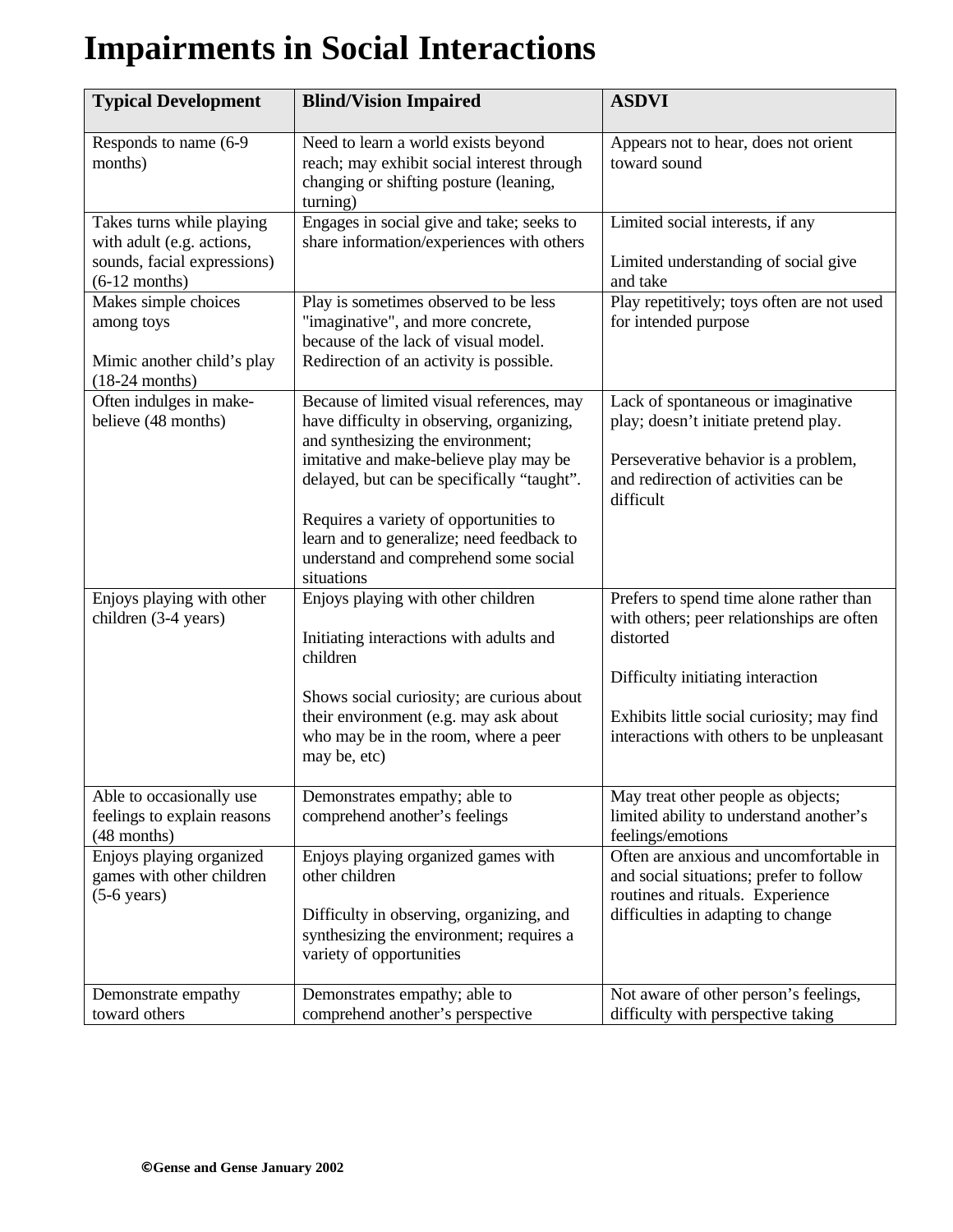#### **Restricted, Repetitive, and Stereotyped Patterns of Behavior**

| <b>Typical Development</b>                                                                                                                               | <b>Blind/Vision Impaired</b>                                                                                                                                                                                                                                                                                                                                                                                                                                                                                                                                                                                                                                                       | <b>ASDVI</b>                                                                                                                                                                                                                                                                                                                                                                                                                                                                                                                                                                                                       |
|----------------------------------------------------------------------------------------------------------------------------------------------------------|------------------------------------------------------------------------------------------------------------------------------------------------------------------------------------------------------------------------------------------------------------------------------------------------------------------------------------------------------------------------------------------------------------------------------------------------------------------------------------------------------------------------------------------------------------------------------------------------------------------------------------------------------------------------------------|--------------------------------------------------------------------------------------------------------------------------------------------------------------------------------------------------------------------------------------------------------------------------------------------------------------------------------------------------------------------------------------------------------------------------------------------------------------------------------------------------------------------------------------------------------------------------------------------------------------------|
| Reach for a toy (3-6<br>months)<br>Puts in and dumps from<br>containers (12-18 months)<br>Looks at storybook pictures<br>with an adult (18-24<br>months) | Stereotypic behaviors (rocking, eye-poke)<br>may occur in novel and unfamiliar<br>situations; management of these behaviors<br>can be accomplished with redirection into<br>meaningful activities which provide<br>sensory feedback; child learns to control<br>these behaviors when older<br>Interests may be limited due to limited<br>exposure; demonstrates an interest in a<br>variety of toys/objects once they are<br>experienced<br>Historically, stereotypic behaviors have<br>been attributed to lack of stimulation of<br>the vestibular system. These behaviors<br>occur more in young children, and lessen<br>as the child learns to interact with the<br>environment | Plays repetitively; toys are not used as<br>intended<br>May perseverate on specific feature of<br>toy (spinning wheel on car), or engage<br>in a repetitive action with toys/objects;<br>Interruption of a favorite activity, or of<br>a stimulatory motor behavior (hand<br>flapping, rocking one foot to another) is<br>often met with extreme resistance                                                                                                                                                                                                                                                        |
| Helps with simple tasks (2-<br>3 years)<br>Follows two-step directions<br>Uses materials and toys to<br>make things (3-4 years)                          | Interest may be limited to<br>toys/tasks/objects previously experienced;<br>able to engage in a variety of activities<br>with adults and peers<br>Redirection of an activity is possible;<br>response to changes is more easily<br>possible as experiences occur                                                                                                                                                                                                                                                                                                                                                                                                                   | Highly restricted interests; experience<br>difficulties in being redirected from<br>high interest toys/objects<br>Exhibits extreme interest with one part<br>of an object, or one type of an object                                                                                                                                                                                                                                                                                                                                                                                                                |
| Shifts attention from one<br>person/item/activity to<br>another                                                                                          | Exhibits typical flexibility in managing<br>changes in routine                                                                                                                                                                                                                                                                                                                                                                                                                                                                                                                                                                                                                     | Challenging behaviors escalate when<br>experiencing changes in routine or<br>structure; demonstrate inflexibility<br>when transitioning between activities<br>Stereotypic behaviors occur throughout<br>life, and are difficult to break<br>Behaviors increase with anxiety and<br>with stressful situations; they can be<br>very difficult to redirect<br>May perseverate on a single item, idea,<br>or person; may demonstrate rigid<br>performance of seemingly<br>nonfunctional routine<br>May show aggressive or violent<br>behavior or injure self; may throw<br>frequent tantrums for no apparent<br>reason |